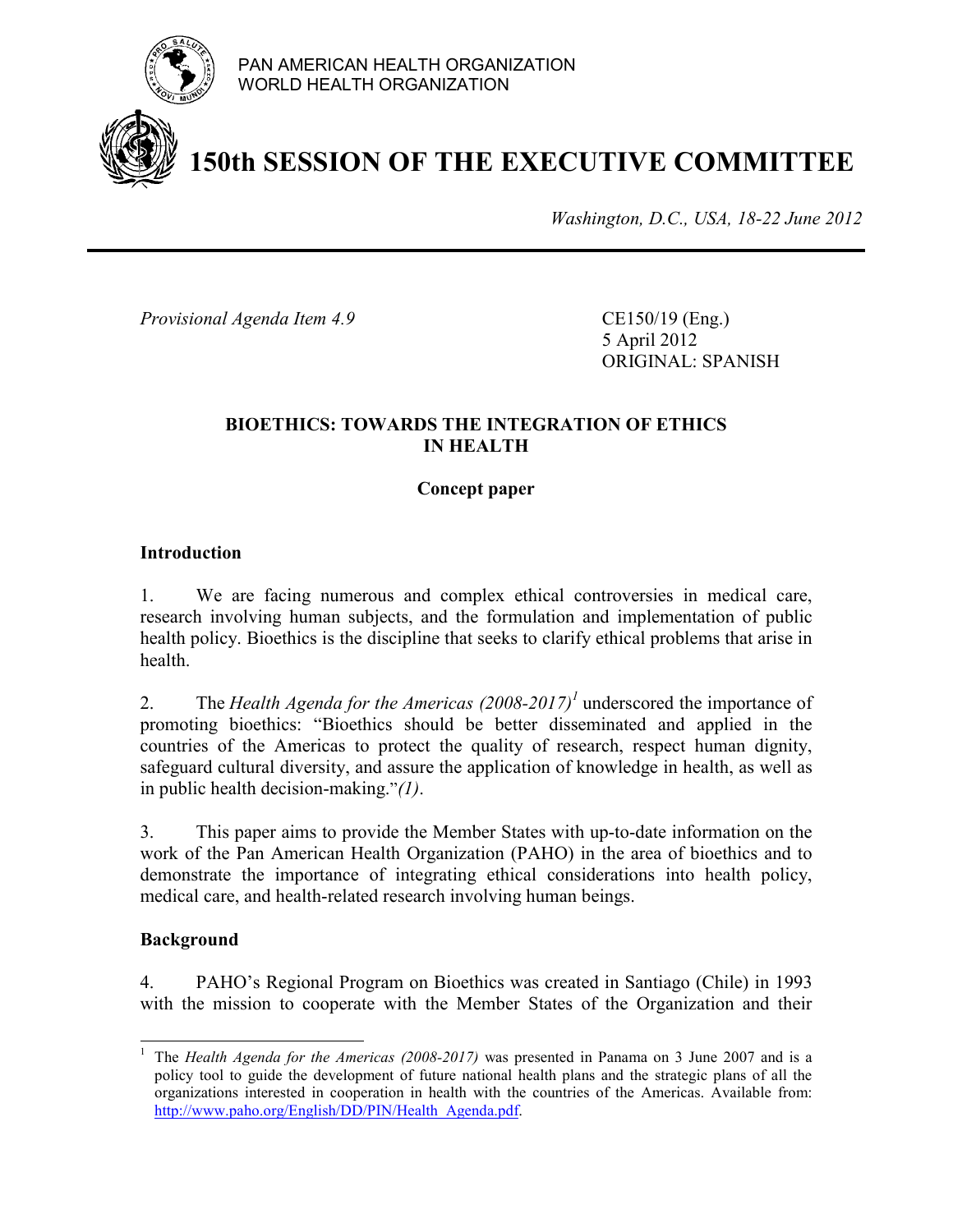CE150/19 (Eng.) Page 2

public and private agencies in the conceptual, regulatory, and applied development of bioethics as it relates to health *(2)*. The Program began its work in 1994 under an agreement between PAHO, the University of Chile, and the Chilean government.

5. After evaluating the Regional Program on Bioethics in 2000 *(3)*, the Directing Council resolved "To encourage Member States to incorporate the development of the capacity for bioethical analysis within the normative and stewardship functions of the ministries of health and to formulate public policies in health informed by bioethical principles, particularly with regard to research with human subjects"*(4)*.

6. In 2011, the Regional Program on Bioethics was transferred to PAHO Headquarters, in Washington, D.C., and was incorporated into the Office of Gender, Diversity, and Human Rights (GDR). Ethical issues permeate all technical areas of PAHO's work and GDR advises the Organization's four technical areas and Member States on issues that cut across all areas of health-related work.

# **Situation Analysis**

7. In its 17 years in operation, the Regional Program on Bioethics has produced a critical mass of people trained in bioethics, with an emphasis on research ethics. This emphasis is driven by the demand created by the provision in the *Declaration of Helsinki*  of the World Medical Association *(5)* requiring that all research involving human subjects be approved by an independent ethics committee. Training in research ethics is necessary in order to perform an ethics review.

8. The emphasis on research ethics is also justified because research involving human subjects involves the risk of exploitation.<sup>2</sup> Unlike medical treatment and public health activities, which seek the benefit of the patients or populations involved, the purpose of research is not the benefit of the participants. The objective of research involving human subjects is the production of generalizable knowledge that benefits society. Research therefore poses the challenge of making sure that the participants are protected. The aim of research ethics is to determine the conditions in which it is ethically acceptable to use human beings for knowledge production. PAHO recently strengthened research ethics as part of its Policy on Research for Health *(6)*. The ethics review processes for research involving human subjects in which PAHO participates, which are carried out by PAHO's Ethics Review Committee (PAHOERC), have been institutionalized and strengthened.<sup>3</sup>

<sup>&</sup>lt;sup>2</sup> This risk is exacerbated when research is conducted with people in situations of vulnerability, as is the case of members of minority groups, communities, and peoples that experience discrimination and other violations of basic human rights. See the Universal Declaration of UNESCO on Bioethics and Human Rights, available from:

http://portal.unesco.org/en/ev.php-URL\_ID=31058&URL\_DO=DO\_TOPIC&URL\_SECTION=201.html

<sup>&</sup>lt;sup>3</sup> The standard operating procedures of PAHOERC are available from: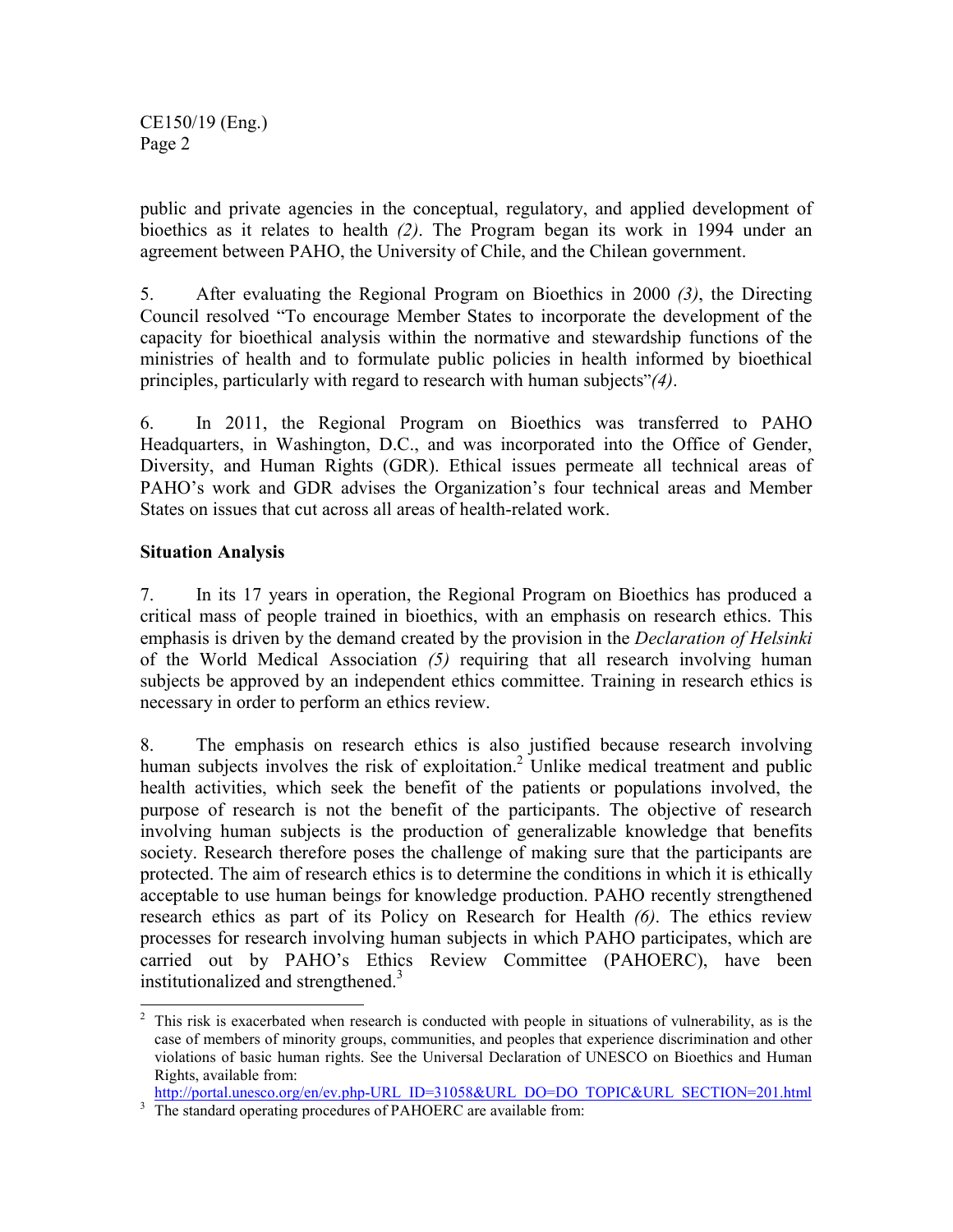9. The Regional Program on Bioethics has mainly strengthened the academic development of the discipline. The gap persists, however, between academics trained in bioethics and the decision-makers and health professionals who deal directly with issues that concern bioethics. The incorporation of bioethics into public policy-making in health is still a work in progress in the Region. Although they have people trained in research ethics, some Member States still do not have a legal and regulatory framework for research involving human subjects, $4$  or guidelines and mechanisms to address the ethical problems that arise in health care.<sup>5</sup>

10. Moreover, new technologies and the complexity of contemporary societies are presenting us with more and increasingly complicated ethical dilemmas. The situations created by new assisted reproduction techniques, the possibilities for genetic improvement, and access to technologies that artificially maintain and prolong life have shown us that ethical standards are not obvious and it is not a simple task to determine what ethical principles dictate in specific situations or how to apply them in practice. The diverse cultural, ethnic, linguistic, and religious values and traditions present in every society only compound this difficulty. Given the inevitable resource constraints, we are also confronted with the need to evaluate and prioritize interventions. It is already clear that mere intuition and good intentions will not suffice to ensure that activities in the health field are ethical. A sound, well-founded analysis is necessary in order to incorporate ethical considerations into the work in the health sphere.

11. The systematic integration of ethics in health requires conceptual clarity about bioethics as a discipline. Bioethics elucidates the ethical problems that arise in public health, health care, and health research. Bioethics is not an empirical discipline, because the empirical evidence that something occurs does not determine that it is ethically correct. As a normative discipline, bioethics examines what "ought to be," which often differs from what "is." Bioethics is not a code of precepts. Bioethics is a discipline consisting of analytic activity based on ethical principles and criteria that guide practice in the different areas related to health.

http:/www.hhs.gov/ohrp/international/intlcompilation/intlcompil2012.doc.doc.

 $\overline{a}$ 

http://new.paho.org/hq/dmdocuments/2009/074 ENG.pdf. More information on progress and the challenges ahead can be found in: Saenz C, Saxena A, Cuervo LC, Roses Periago M. Guatemala never again: progress and challenges in the protection of research subjects. *Rev Panam Salud Pública*. 2011; 29(5):380-381, Available from: http:/www.scielosp.org/pdf/rpsp/v29n5/a12v29n5.pdf.

<sup>4</sup> Except for the accepted norms set out in universal and regional human rights treaties.

<sup>5</sup> The 2012 edition of the *International Compilation of Human Research Standards 2012,* prepared by the Office for Human Research Protections (OHRP) of the United States Department of Health and Human Services (HSS) is available from: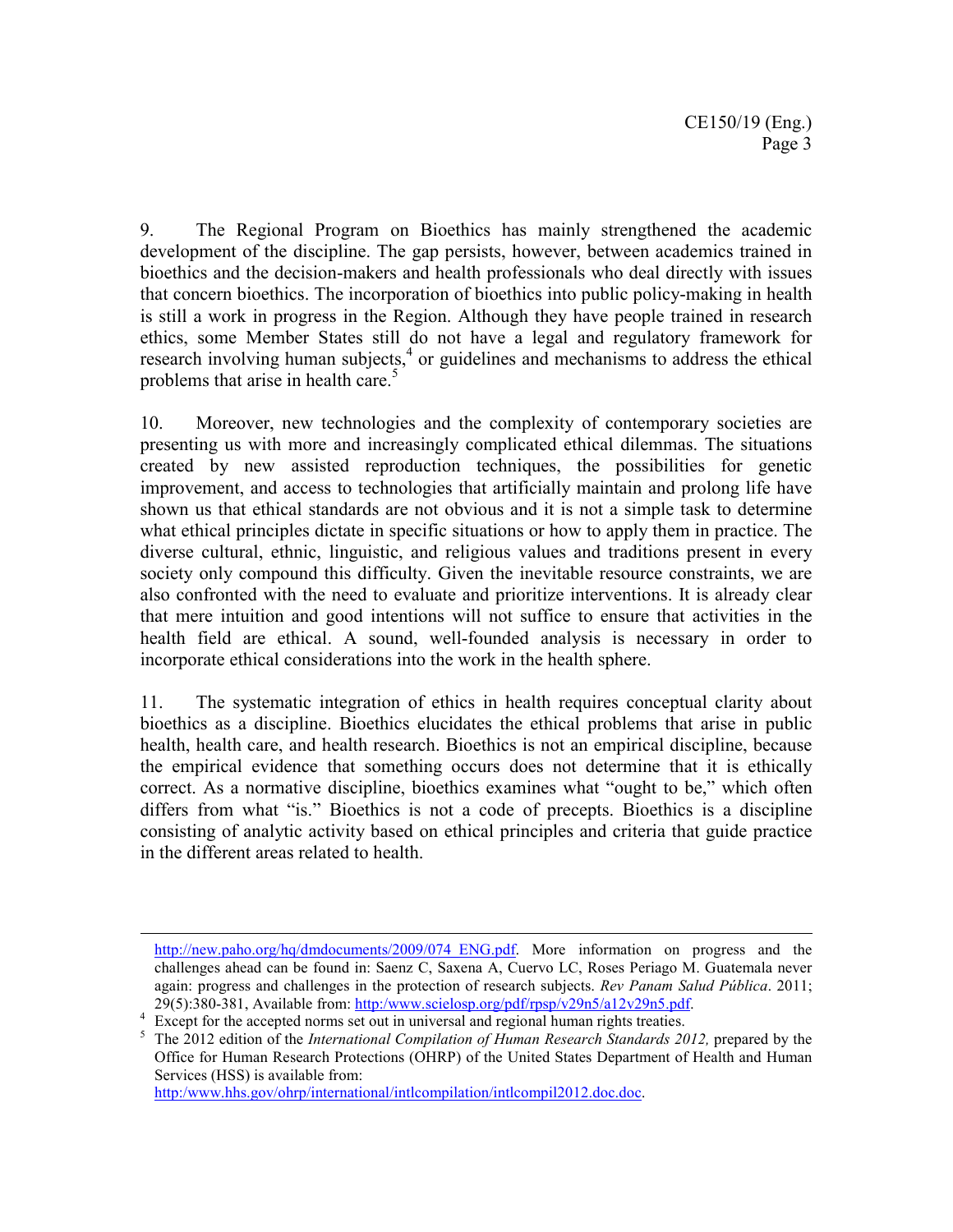CE150/19 (Eng.) Page 4

12. Bioethical analysis is carried out in light of fundamental values such as respect for human beings and their capacity to decide for themselves on the basis of their values and beliefs, the well-being of individuals and populations, and fairness. The analysis should take into account specific contexts and actual situations, identifying all morally relevant aspects and striving for consistency. Even if a single individual is conducting the analysis, it should still follow the model of a pluralistic and inclusive dialogue that respects diversity and take the different viewpoints involved into consideration. As a deliberative exercise, ethical analysis does not always lead to a univocal response. It is possible that there is more than one ethically correct way to proceed.

13. Not all actions aimed at improving health are ethically acceptable. Moreover, public health practice is not ethically neutral; rather it implies value judgments about what is correct and what is fair. In order to integrate ethics in health, it is necessary to identify and analyze the ethical criteria and principles that are at stake; there may be several of these and they may be contradictory. It cannot simply be assumed that activities and policies aimed at improving health are ethically acceptable without first having examined them from the standpoint of bioethics. Similarly, it cannot simply be assumed that the laws suffice to clarify or resolve all ethical conflicts. The law plays a crucial role in establishing the minimum standards that should be respected. Legal requirements, however, are just one aspect of acting in an ethical manner: ethics frequently dictates actions that go beyond what the law requires. Indeed, it is neither possible nor desirable for the law to cover the entire spectrum of the moral life of individuals or societies.

14. History has shown, moreover, that the law may require actions that are not ethical and that certain ethical actions may not be legal. While this is usually not the case, it behooves us to keep in mind that just because the law requires something does not necessarily make it ethical. Ethics, as a discipline, allows for continual analysis and reflection on the law and on what should be required by law.

15. Human rights have been set out in binding legal instruments that protect individuals and groups from actions that interfere with their basic freedoms and human dignity. These instruments, such as treaties and conventions, are therefore relevant to health and have been successfully incorporated into PAHO's work *(7).* They are suitable for dealing with cases in which governments have failed to comply with their specific obligations under the law. Clearly, human rights are ethically justified and codify certain basic bioethical values, such as respect for people and fairness. These human right instruments therefore provide a legal framework for the work in bioethics. The fact that this framework exists, however, does not obviate the need for ongoing deliberation and ethical analysis in the countless complex situations that we are confronted with in relation to health *(8).*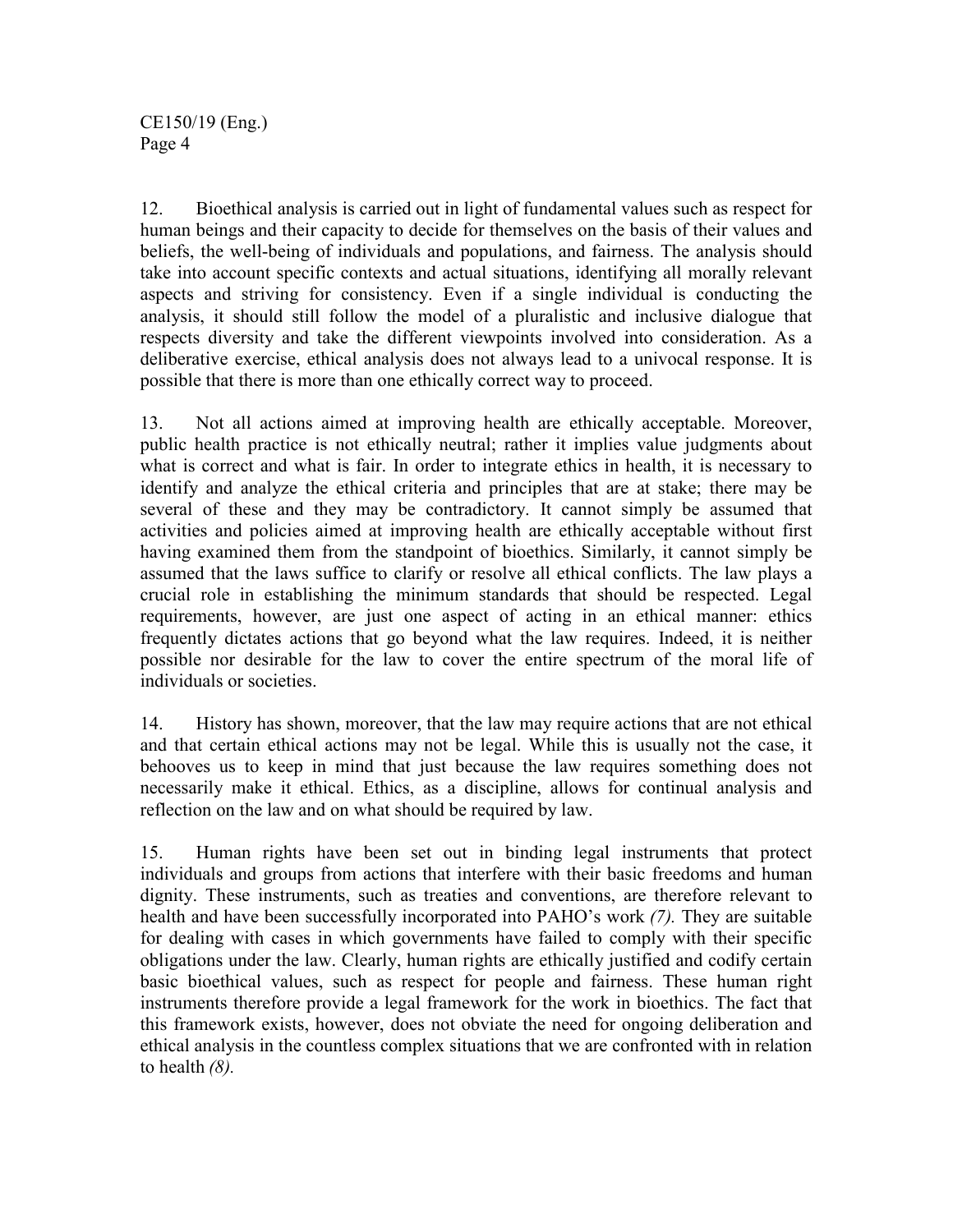16. Bioethics should not be invoked only after ethical principles have been infringed upon and we find ourselves before an ethically questionable situation that we must resolve. Bioethics should be integrated into the everyday work of health professionals and policy-makers to ensure that public health policies are informed by bioethical principles, as the Directing Council recommended in 2000 *(4)*.

17. In order to determine whether a policy or public health intervention is ethical, it is necessary to evaluate whether there is evidence that: *(a)* the intervention is effective in achieving the proposed objectives; *(b)* the public health benefits of the intervention outweigh any harm and burdens that might result from it; *(c)* the public health objective cannot be achieved in a different way that would impose a lesser burden on the population; *(d)* the intervention is going to result in the least possible burden or adverse effects; and *(e)* the burdens and benefits will be distributed fairly and, if possible, previous social injustices will be minimized. In addition, in view of the ethical imperative to treat people with respect, fair procedures should be used, such as a public explanation to determine what the community in question would consider less burdensome *(9, 10)*.

18. The Member States have made progress in the development of normative and regulatory frameworks for research involving human subjects that are informed by universal guidelines and declarations *(5, 11)*, and most have established procedures for ethics review by independent committees. These processes should be completed and strengthened in order to consolidate the progress made in research ethics. Progress in other areas of bioethics should be added to these accomplishments, namely, clinical ethics and public health ethics. In the case of clinical ethics, the guidelines are not as specific in spelling out what the principles require as they are in the case of research involving human subjects. The deliberative work of clinical ethics committees should be supplemented by the adoption of mechanisms that ensure effective respect for ethical principles in the clinical setting.

19. In order to consolidate and promote the progress made, it is essential to explain the role of bioethics to a wide audience by specifying its applications in different areas of health-related work, strengthen capacity in all areas of bioethics, and ensure that the political commitment exists to integrate ethics in health.

# **Proposal**

20. PAHO's Regional Program on Bioethics provides technical cooperation to the Member States in the three areas of bioethics: research ethics, clinical ethics, and public health ethics. Public health ethics deserves special attention because it is the most recently developed area of bioethics as a discipline and because of the ubiquitous nature of public health actions and the consideration of the social determinants of health. The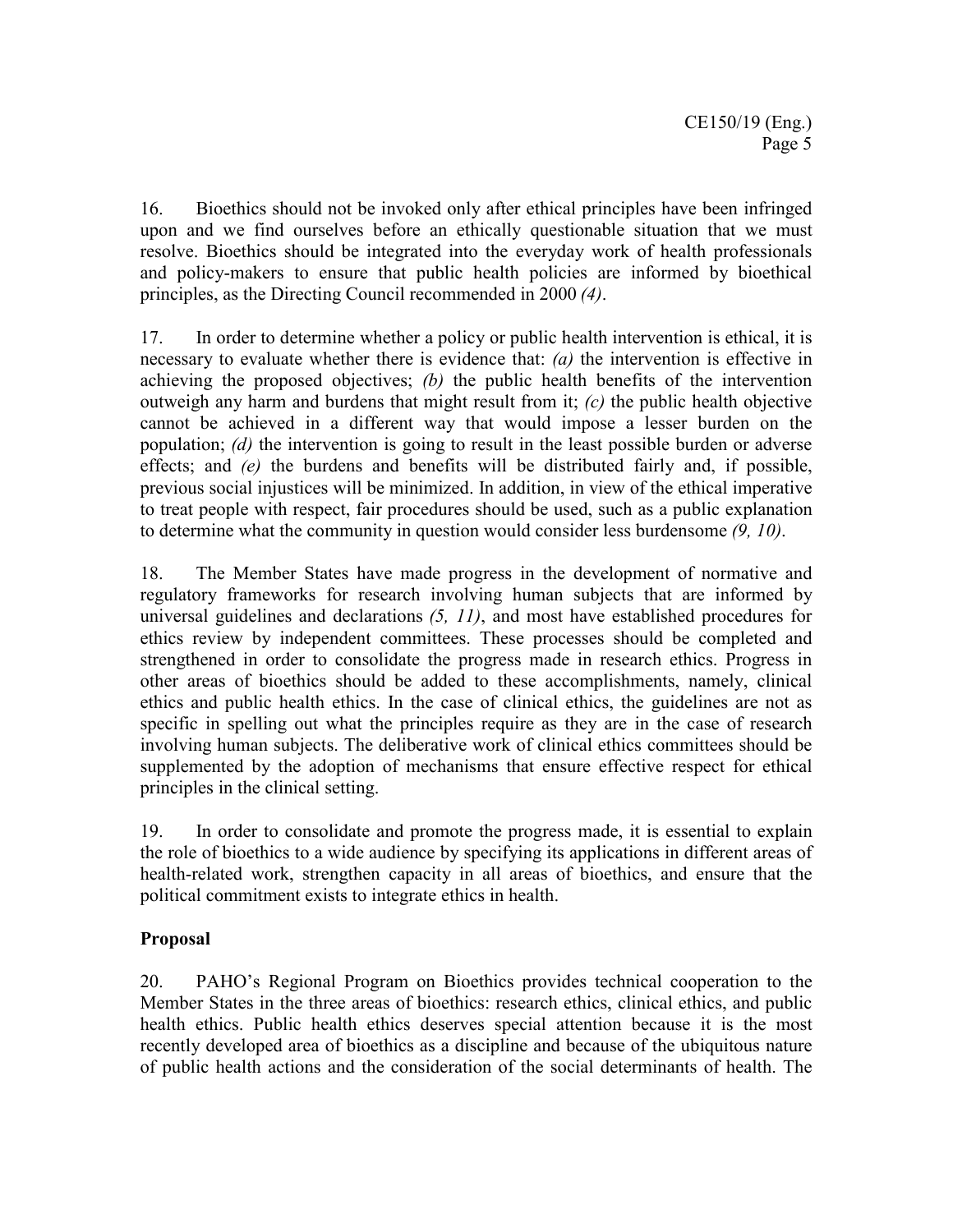CE150/19 (Eng.) Page 6

Regional Program on Bioethics proposes that the Bureau and the Member States prioritize efforts to ensure respect for ethical principles in public health interventions.

21. Several approaches are proposed in order to incorporate ethics solidly and systematically into the different areas of health, including the following:

- (a) Strengthen capacity in bioethics:
	- emphasizing the application of bioethical analysis;
	- prioritizing decision-makers and governmental health agency staff;
	- continually identifying and evaluating existing capabilities in order to target training activities to the specific needs of the Region to improve their effectiveness;
	- establishing and strengthening national and regional networks in order to develop a common agenda that integrates the different efforts underway to ensure efficient progress.
- (b) Support countries through:
	- the formulation and implementation of policies, plans, programs, and regulations in areas pertaining to bioethics;
	- the incorporation of bioethics into the formulation and implementation of policies, plans, programs, and regulations in the different areas of health, in order to ensure that the resulting policies, plans, programs, and regulations are ethically sound.

22. In order to carry out these tasks, PAHO proposes to strengthen coordination between the Regional Program on Bioethics, the Ethics and Health Unit of the World Health Organization (WHO), the Collaborating Centers for bioethics in the Region, and the UNESCO Bioethics Programme.<sup>6</sup> PAHO/WHO concurs with UNESCO on the importance of having independent, multidisciplinary and pluralistic bioethics committees in place to serve as advisory bodies, provide information for decision-making, and lead public debates on topics related to bioethics. PAHO proposes to join forces with UNESCO to support national bioethics committees. $<sup>7</sup>$ </sup>

<sup>&</sup>lt;sup>6</sup> The PAHO/WHO Collaborating Centers on Bioethics in the Americas are the University of Miami, the Mailman School of Public Health (Columbia University) and the University of Toronto.

<sup>&</sup>lt;sup>7</sup> UNESCO and WHO have agreed that UNESCO will provide the support necessary for the establishment of National Bioethics Committees and that WHO will provide cooperation on technical matters.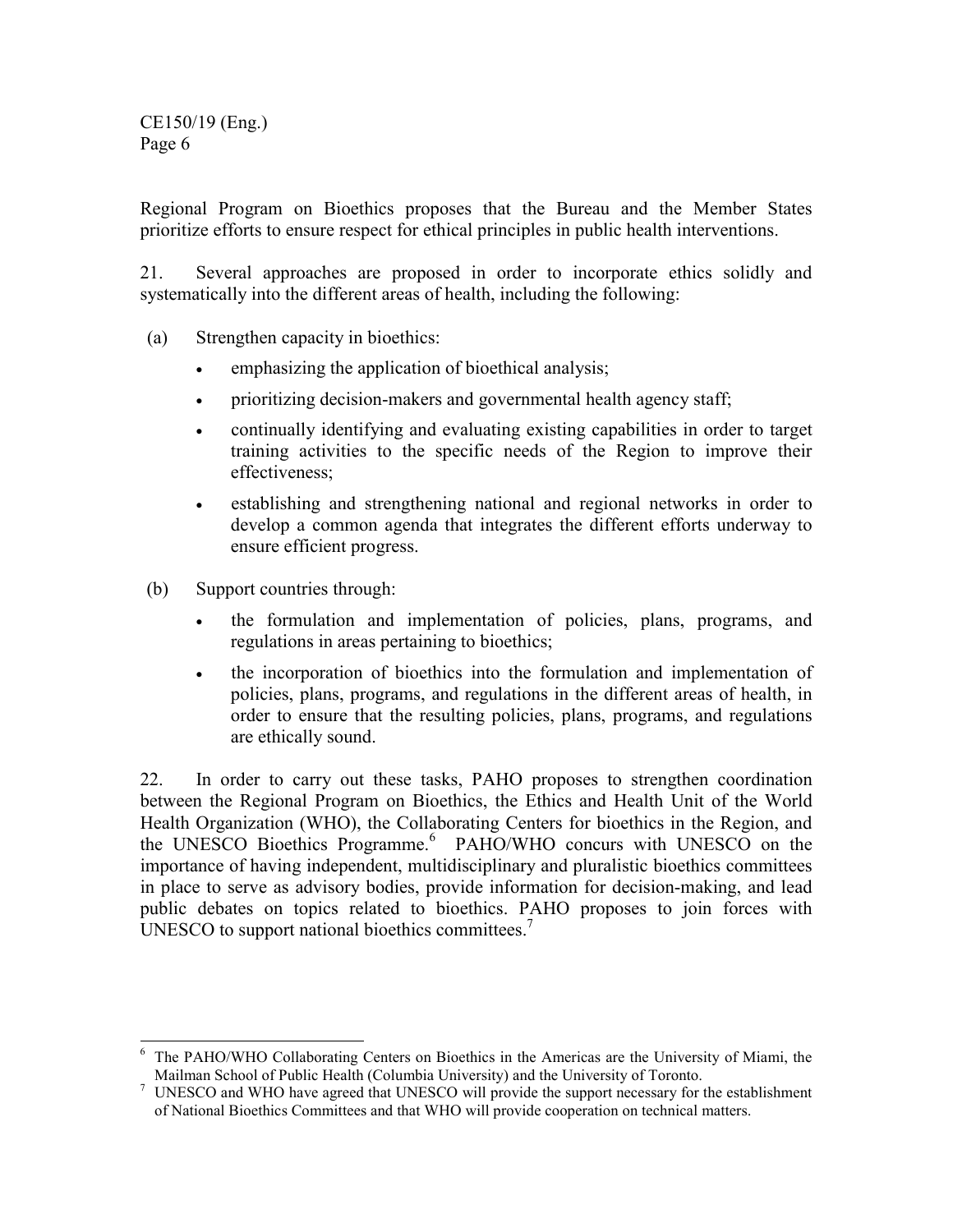#### **Action by the Executive Committee**

23. The Executive Committee is invited to review the attached concept paper, provide comments, and make recommendations for the sound and systematic incorporation of ethical considerations into the different areas of health-related work. It is also requested to consider approving the proposed resolution included in Annex A.

### **References**

- 1. Pan American Health Organization. Health Agenda for the Americas 2008-2017 [Internet]. Presented by the Ministers of Health of the Americas in Panama City, in the framework of the XXXVII General Assembly of the Organization of American States; June 2007. Washington (DC), US. Washington (DC): PAHO; 2007 [cited 2012 Apr 3]. Available from: http://www.paho.org/English/DD/PIN/Health\_Agenda.pdf
- 2. Pan American Health Organization. Establishment of the Regional Program on Bioethics [Internet]. 37th Directing Council of PAHO, 45th Session of the Regional Committee of WHO for the Americas; 1993 Sep 28-Oct 1; Washington (DC), US. Washington (DC): PAHO; 1993: PAHO; 1993 (Resolution CD37.R9) [cited 2012 Apr 3]. Available from: http://www.paho.org/english/gov/cd/ftcd 37.htm.
- 3. Pan American Health Organization. Evaluation of the regional program on bioethics [Internet]. 42nd Directing Council of PAHO, 52nd Session of the Regional Committee of WHO for the Americas; 2000 Sep 27-29. Washington (DC), US. Washington (DC): PAHO; 2000 (Document CD42/9) [cited 2012 April 3]. Available from: http://www.paho.org/english/gov/cd/cd42\_09-e.pdf.
- 4. Pan American Health Organization Directing Council. Regional Program on Bioethics [Internet]. 42nd Directing Council of PAHO, 52nd Session of the Regional Committee of WHO for the Americas; 2000 Sep 27-29. Washington (DC), United States. Washington (DC): PAHO; 2000 (Resolution CD42.R6) [cited 2012 Apr 3]. Available from: www.paho.org/english/gov/cd/cd42 fr-e.pdf
- 5. World Medical Association. Declaration of Helsinki [Internet]. Ethical Principles for Medical Research Involving Human Subjects. October, 2008 [cited 2012 Apr 3]. Available from: http://www.wma.net/en/30publications/10policies/b3/.
- 6. Pan American Health Organization. Policy on Research for Health [Internet]. 49th Directing Council of PAHO, 61st Session of the Regional Committee of WHO for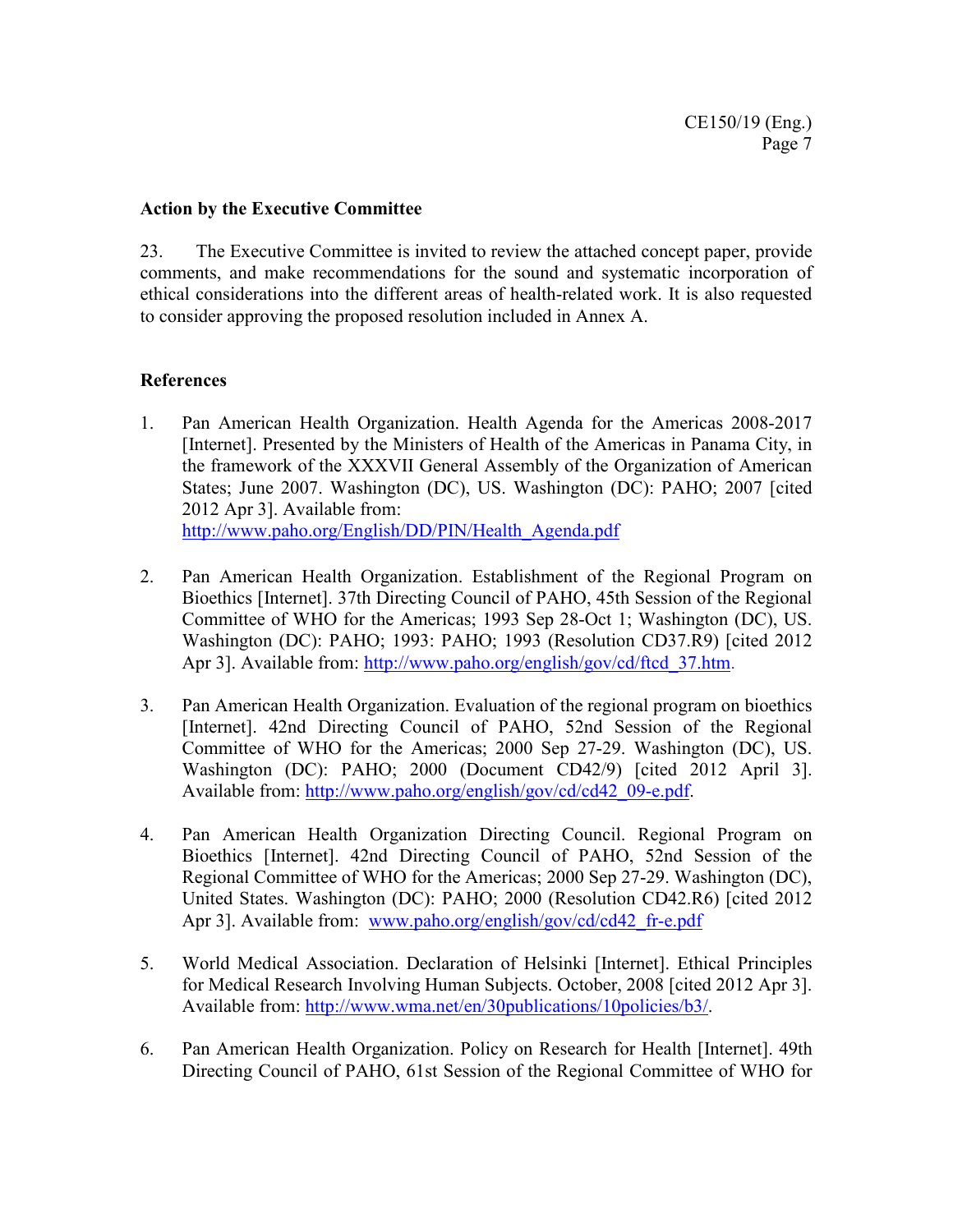the Americas; 2009 Sep 28-Oct 2. Washington (DC), US. Washington (DC): PAHO; 2009 (Document CD49/10). [cited 2012 Apr 3]. Available from: http://new.paho.org/hq/dmdocuments/2009/CD49-10-e.pdf

- 7. Pan American Health Organization. Health and Human Rights [Internet]. 50th Directing Council of PAHO, 62nd Session of the Regional Committee of WHO for the Americas; 2010 Sep 27-Oct 1. Washington (DC), US. Washington (DC): PAHO; 2010 (Document CD50/12) [cited 2012 Apr 3]. Available from: www.un.org/disabilities/documents/paho\_mh\_resolution.pdf.
- 8. World Health Organization. Guidance on ethics of tuberculosis prevention, care and control [Internet]. Ginebra, Suiza: 2010 [cited 2012 Apr 3]. Available from: http://whqlibdoc.who.int/publications/2010/9789241500531\_eng.pdf.
- 9. Childress JF, Faden RR, Gaare RD, et al. Public health ethics: mapping the terrain. *J Law Med Ethics*. 2002;30(2):170–181.
- 10. Kass N. An ethics framework for public health. *Am J Public Health*. 2001;91(11):1776–1782.
- 11. Council for International Organizations of Medical Sciences. International ethical guidelines for biomedical research involving human subjects – Prepared by the Council for International Organizations of Medical Sciences (CIOMS) in collaboration with the World Health Organization (WHO). Geneva, Switzerland: CIOMS; 2002 [cited 2012 Apr 3]. Available from: http://www.cioms.ch/publications/layout\_guide2002.pdf.

Annexes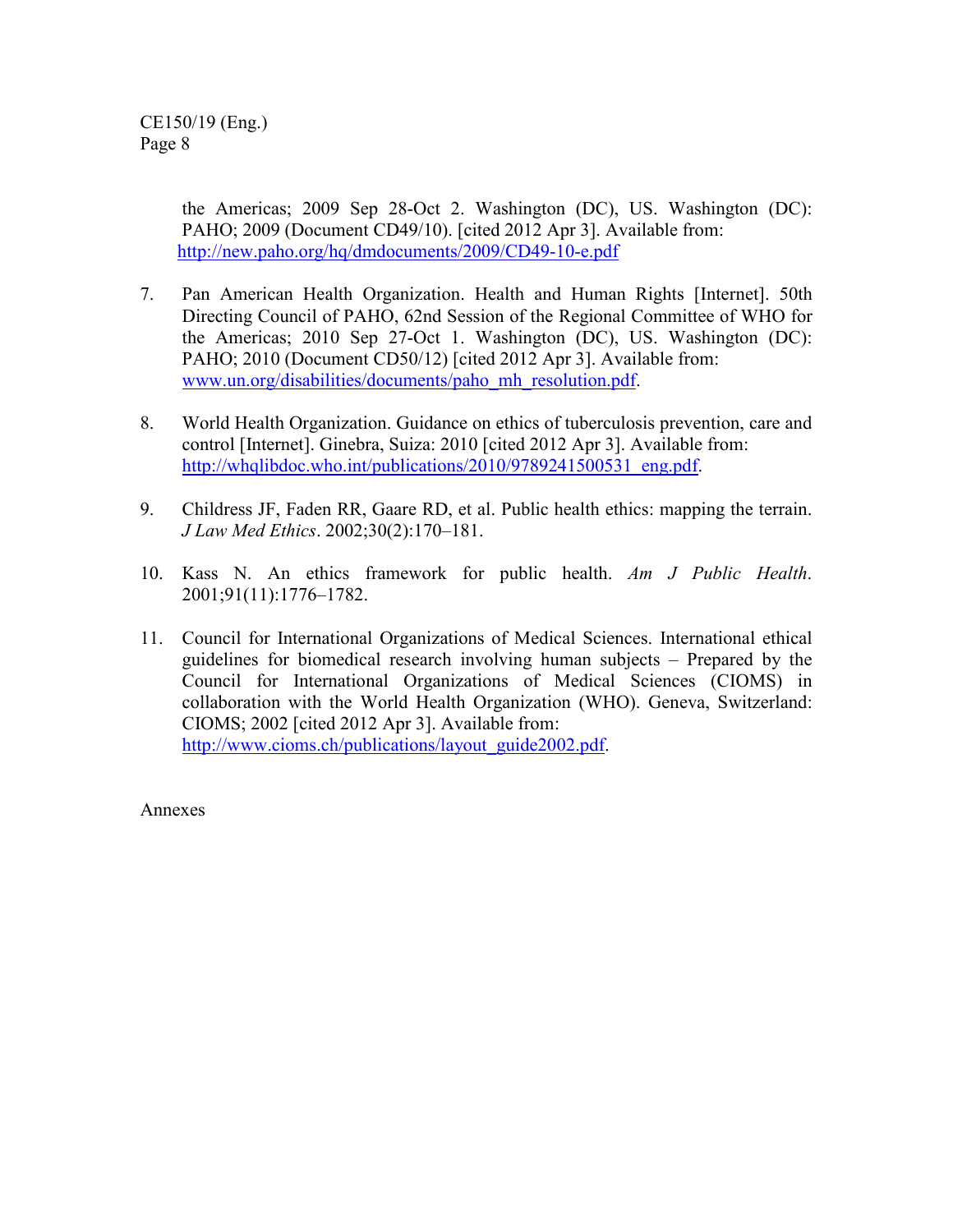

# **150th SESSION OF THE EXECUTIVE COMMITTEE**

*Washington, D.C., USA, from 18 to 22 June 2012* 

CE150/19 (Eng.) Annex A ORIGINAL: SPANISH

# *PROPOSED RESOLUTION*

# **BIOETHICS: TOWARDS THE INTEGRATION OF ETHICS IN HEALTH**

## *THE 150th SESSION OF THE EXECUTIVE COMMITTEE,*

Having studied the concept paper *Bioethics: Towards the Integration of Ethics in Health* (Document CE150/19);

## *RESOLVES:*

 To recommend that the 28th Pan American Sanitary Conference adopt a resolution in accordance with the following terms:

#### **BIOETHICS: TOWARDS THE INTEGRATION OF ETHICS IN HEALTH**

#### *THE 28th PAN AMERICAN SANITARY CONFERENCE,*

Having reviewed the concept paper, *Bioethics: Towards the Integration of Ethics in Health* (Document CSP28/ $\rightarrow$ );

Taking into account that in the Health Agenda for the Americas (2008-2017), the ministers and secretaries of health underscored the importance of better disseminating and applying bioethics in the countries of the Americas;

Aware that we face ethical controversies in the areas of medical care, research involving human subjects, and the formulation and implementation of public health policies, and that new technologies and the diversity of contemporary societies increase the complexity of these ethical controversies;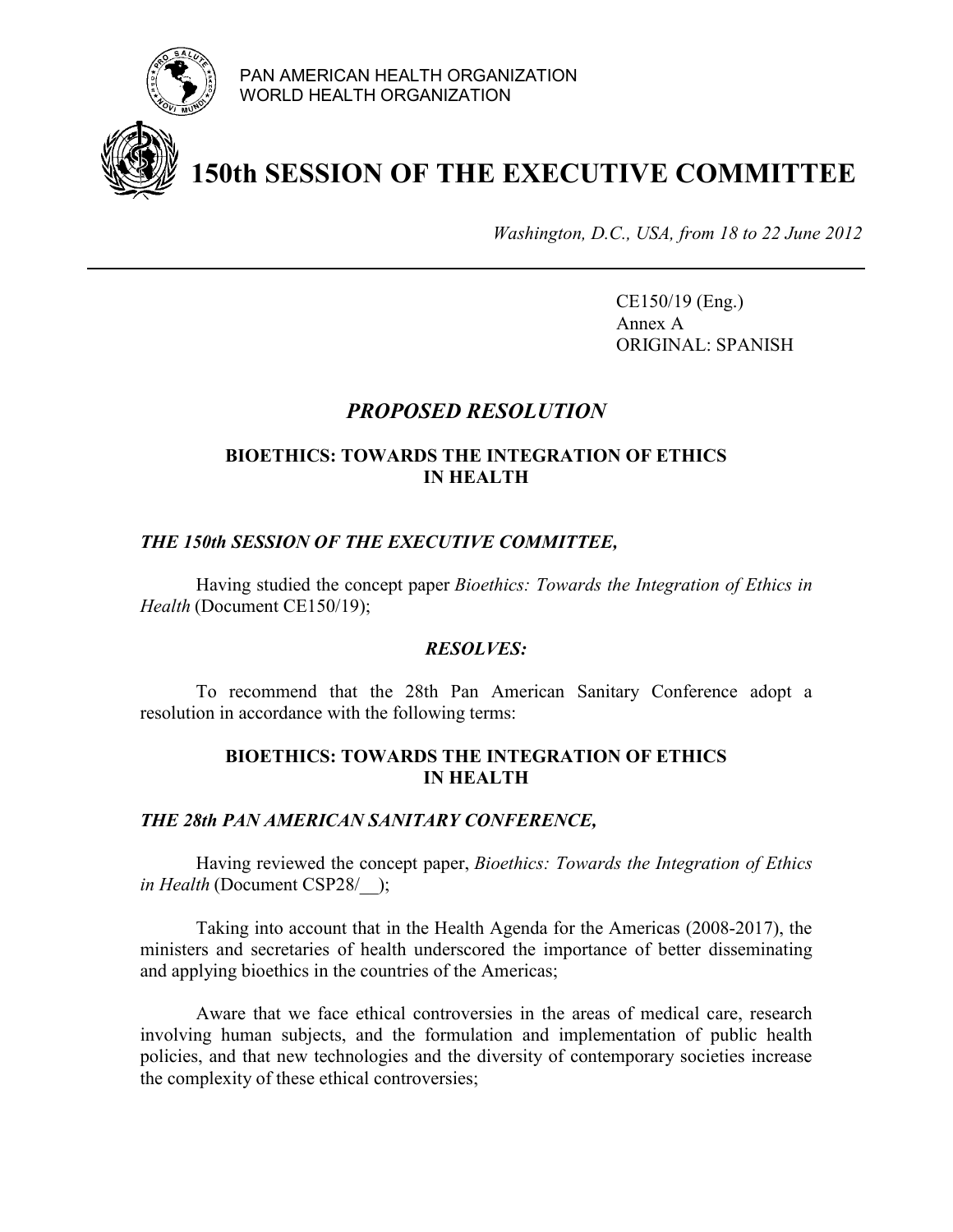Recognizing that bioethics is the discipline that seeks to clarify the ethical problems that arise in relation to health;

Taking into account that since 1994, PAHO's Regional Program on Bioethics has cooperated with the Member States in the conceptual, normative, and applied development of bioethics; and

Observing that the Directing Council has encouraged the Member States to boost their capacity for bioethical analysis and to develop health policies based on bioethical principles;

#### *RESOLVES:*

1. To endorse the concept paper *Bioethics: Towards the Integration of Ethics in Health.* 

- 2. To urge the Member States to:
- (a) strengthen the technical capacity of the health authorities in the area of bioethical analysis;
- (b) support and promote the incorporation of bioethical analysis into the formulation and implementation of policies and plans, and into decision-making on health;
- (c) support and promote the formulation of national policy, laws and regulations on bioethical issues;
- (d) promote the dissemination of information on bioethics among civil society organizations and other social actors, clarifying the applications of bioethics in different areas of work in the health sphere;
- (e) strengthen communications activities at the national level in order to build support for the incorporation of bioethics into health-related work;
- (f) support technical cooperation from PAHO for the integration of bioethics into different areas of health-related work.
- 3. To request the Director to:
- (a) continue to strengthen the technical cooperation that the Regional Program on Bioethics provides to the Member States;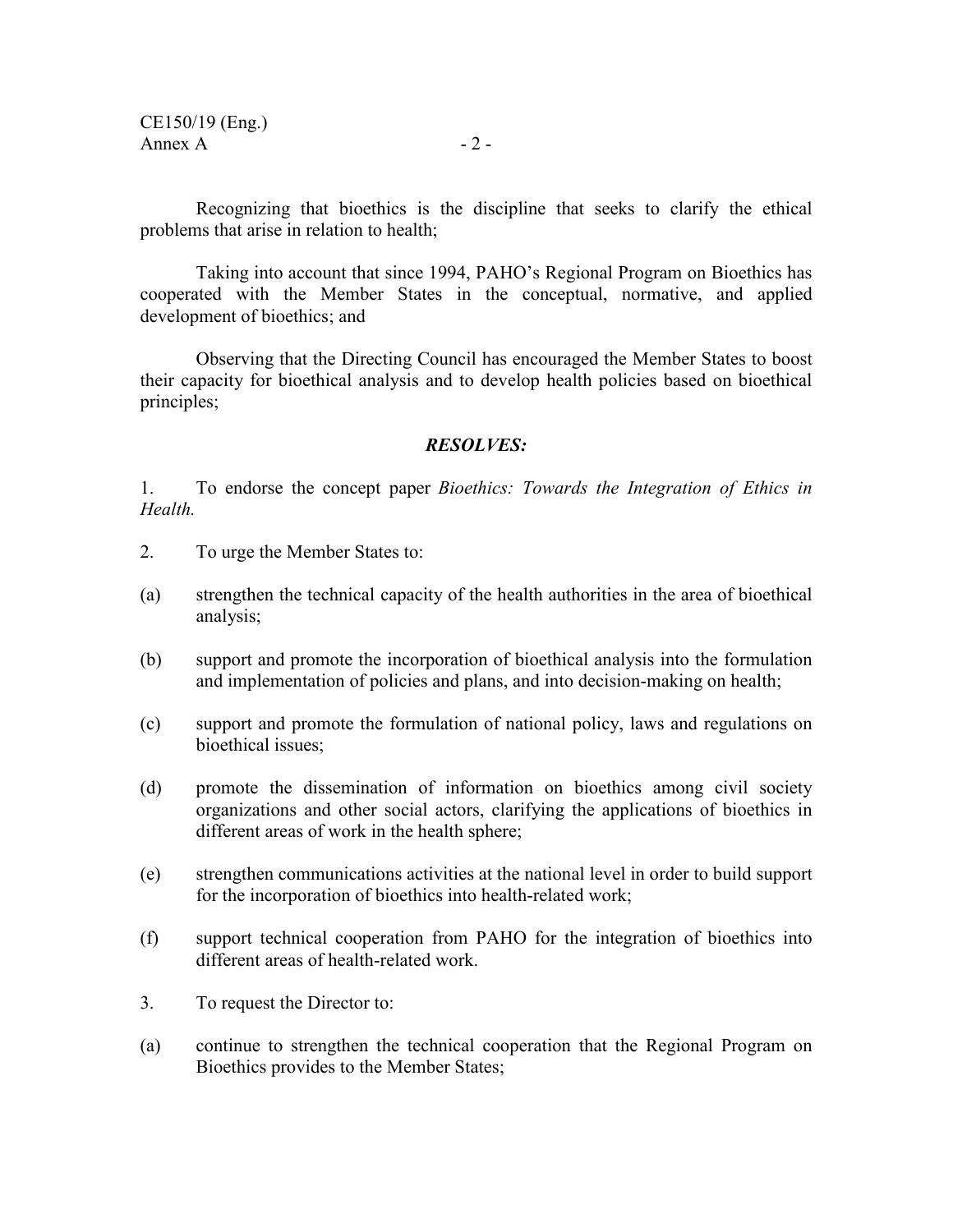- (b) promote the development of regional networks and encourage collaboration with academic institutions for the incorporation of bioethics into health-related work;
- (c) promote the development and dissemination of guidelines and tools that guide and galvanize the work in different areas of bioethics;
- (d) promote the inclusion of bioethical analysis in the different areas of PAHO's technical cooperation;
- (e) continue to support and promote ethics review by the Organization of research involving human subjects in which PAHO participates;
- (f) advocate the mobilization of national and international resources to support efforts to integrate ethics into health-related activities.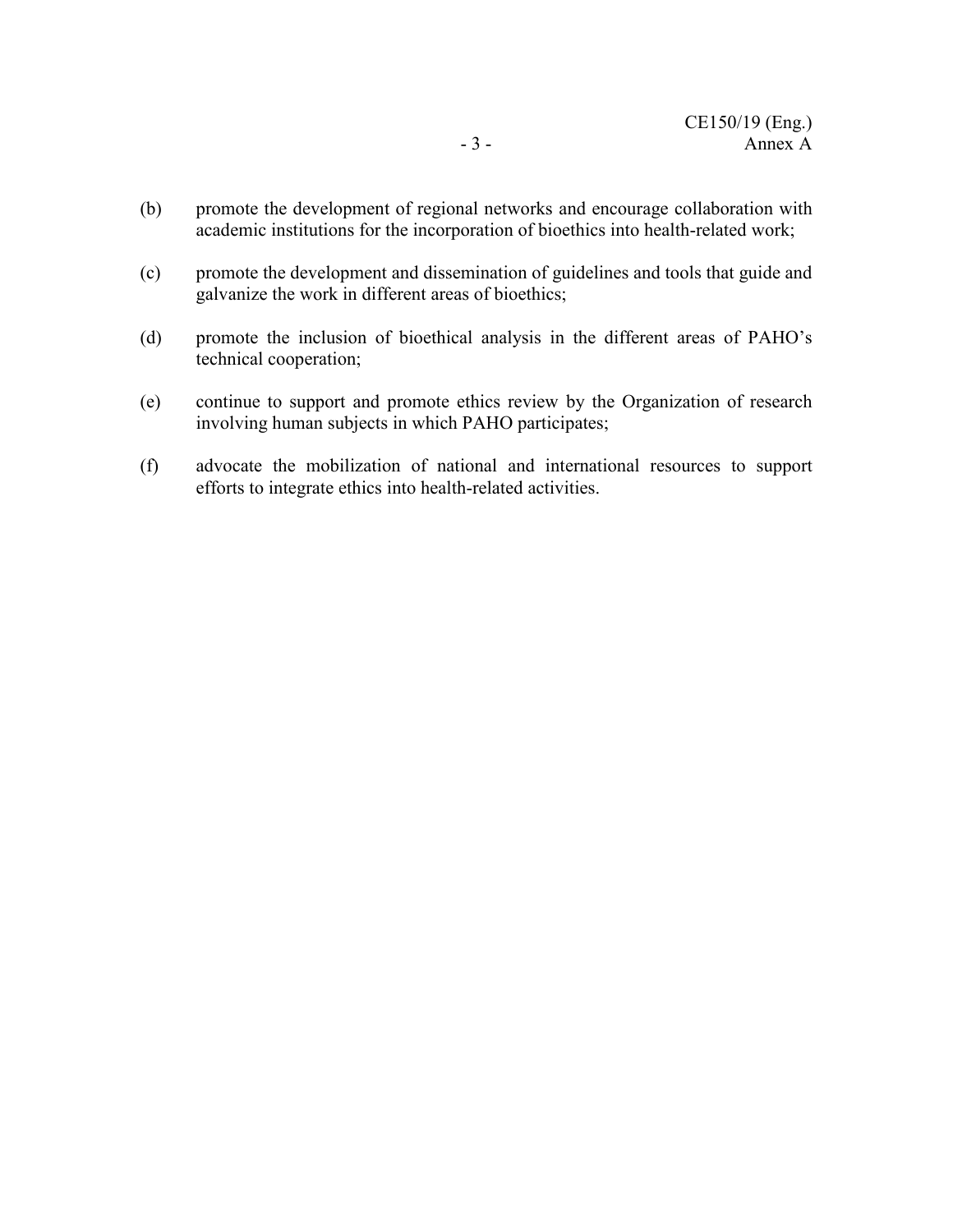PAN AMERICAN HEALTH ORGANIZATION



*Pan American Sanitary Bureau, Regional Office of the* 

WORLD HEALTH ORGANIZATION

CE150/19 (Eng.) Annex B

# **Report on the Financial and Administrative Implications for the Secretariat of the Proposed Resolutions**

- **1. Agenda item:** 4.9: Bioethics: Towards the Integration of Ethics in Health
- **2. Linkage to Program and Budget:**
- **(a) Area of work:** Gender, Diversity, and Human Rights/Regional Program on Bioethics

## **(b) Expected result:**

*Strategic Objective 11:* To strengthen leadership, governance, and the evidence base of health systems.

*RER 11.4:* Member States supported through technical cooperation for facilitating the generation and transfer of knowledge in priority areas, including public health and health systems research, and ensuring that the products meet WHO ethical standards.

**Strategic Objective 7:** To address the underlying social and economic determinants of health through policies and programs that enhance health equity and integrate pro-poor, genderresponsive, and human rights-based approaches.

*RER 7.4:* Ethics- and human rights-based approaches to health promoted within PAHO/WHO and at national, regional and global levels.

- **3. Financial implications:**
- **(a) Total estimated cost for implementation over the life cycle of the resolution (estimated to the nearest US\$ 10,000, including staff and activities):**

As a concept paper, the proposed resolution does not specify a life cycle. However, the activities included in the proposed resolution should continue beyond the current biennium

**(b) Estimated cost for the biennium 2013-2014 (estimated to the nearest US\$ 10,000; including staff and activities):** 

\$540,000

The estimate available is \$300,000 for work on bioethics in the biennium 2012-2013: \$10,000 in regular funds, \$184,000 from the Spanish Agency for International Development Cooperation (AECID), \$10,000 in the Country Office budgets, and \$96,000 approved for support for the PAHO Ethics Review Committee (PAHOERC).

In order to fully implement the resolution, it will be necessary to mobilize an estimated \$240,000 more per biennium, or \$60,000 per year at the regional level and \$60,000 per year at the country level.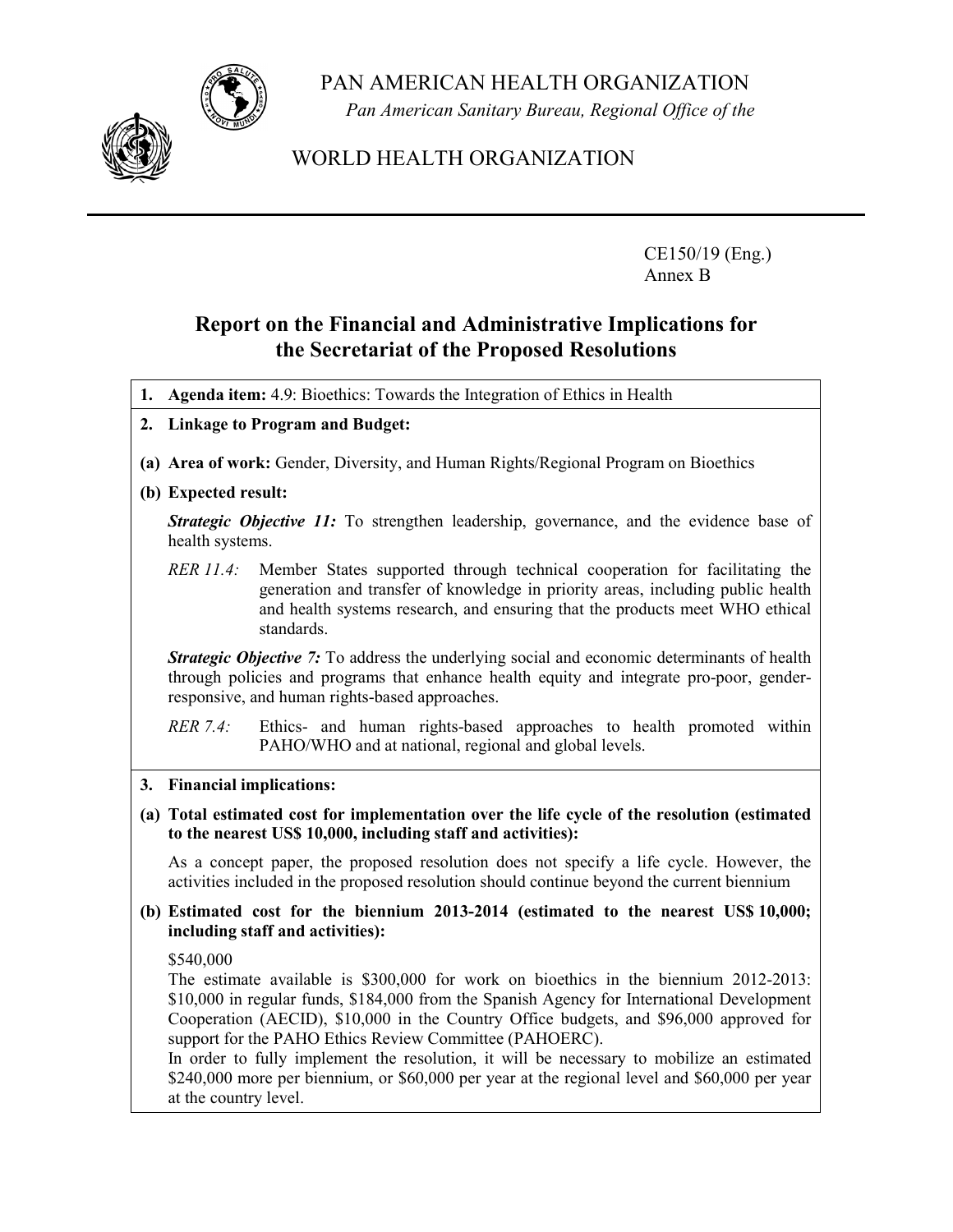**(c) Of the estimated cost noted in (***b),* **what can be subsumed under existing programmed activities?:** 

\$300,000

- **4. Administrative implications:**
- **(a) Indicate the levels of the Organization at which the work will be undertaken:**

Regional, subregional, and national.

**(b) Additional staffing requirements (indicate additional required staff full-time equivalents, noting necessary skills profile):** 

Not applicable.

**(c) Time frames (indicate broad time frames for the implementation and evaluation):**  2012-2017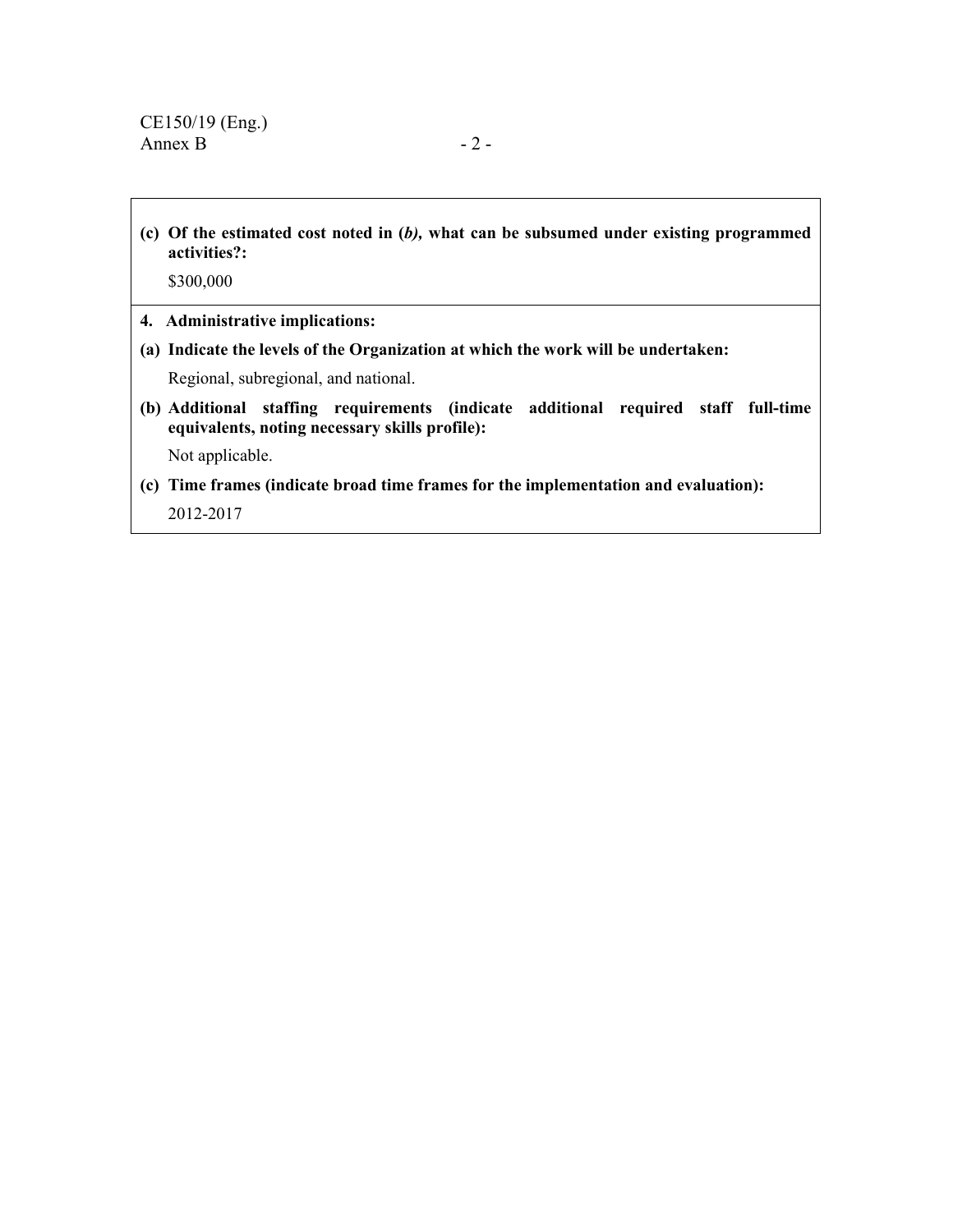PAN AMERICAN HEALTH ORGANIZATION



*Pan American Sanitary Bureau, Regional Office of the* 

# WORLD HEALTH ORGANIZATION

CE150/19 (Eng.) Annex C

#### **ANALYTICAL FORM TO LINK THE AGENDA ITEMS WITH THE INSTITUTIONAL MANDATES**

**1. Agenda item:** 4.9: Bioethics: Towards the Integration of Ethics in Health

- **2. Responsible unit:** Gender, Diversity, and Human Rights/Program Regional of Bioethics
- **3. Preparing officer:** Carla Saenz, Bioethics Regional Adviser
- **4. List of collaborating centers and national institutions linked to this agenda item:** 
	- University of Miami
	- Mailman School of Public Health (University of Columbia)
	- University of Toronto
- **5. Link between agenda item and Health Agenda for the Americas 2008-2017:**

*Area of action (g):* Harnessing knowledge, science and technology.

- *Item 68:* Bioethics should be better disseminated and applied in the countries of the Americas to protect the quality of research, respect human dignity, safeguard the cultural diversity, and assure the application of knowledge in health, as well as in public health decision-making.
- **6. Link between agenda item and Strategic Plan 2008-2012:**

*Strategic Objective 11:* To strengthen leadership, governance, and the evidence base of health systems.

*RER 11.4, Indicator 11.4.2* 

*Strategic Objective 7:* To address the underlying social and economic determinants of health through policies and programs that enhance health equity and integrate pro-poor, genderresponsive, and human rights-based approaches.

*RER 7.4, Indicator 7.4.2*